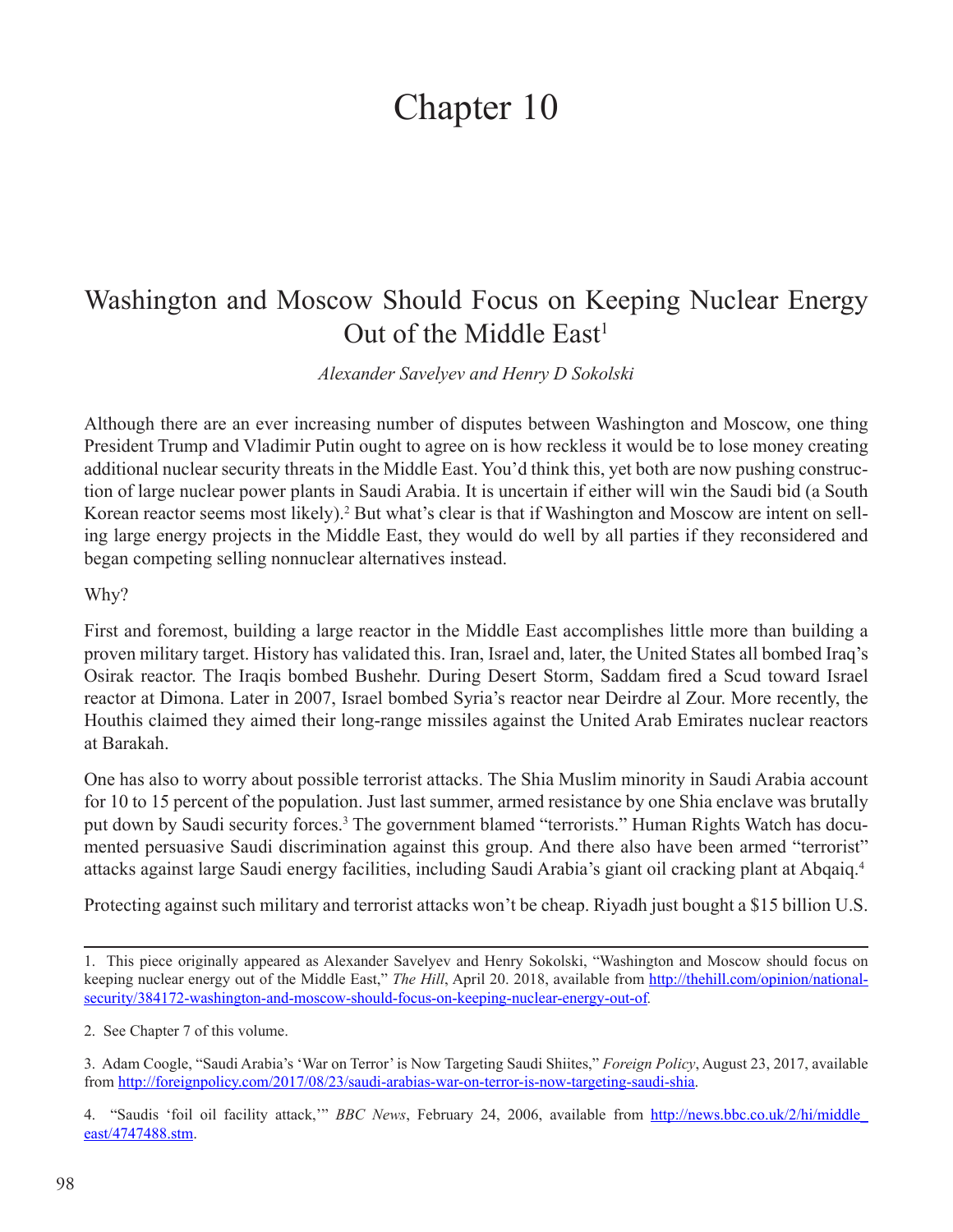Terminal High Altitude Area Defense system and is reportedly in talks with Moscow to buy an equally large S-400 missile defense system.<sup>5</sup> Some of these defenses, undoubtedly, would be deployed to defend whatever nuclear power plants Riyadh might build. Of course, none of these defense costs are included in the price of any reactor. They should be.

This brings us to the second count against nuclear power in the Middle East: It's now become expensive, uneconomical and obsolete. Reactors are technically complex but having been first developed more than a half century ago, they are no longer cutting edge. Worse, they can no longer compete economically against natural gas and, now, are failing behind renewables, such as wind and solar, particularly in the Middle East.<sup>6</sup> Putting aside the significant external costs of defending these plants against attacks, the costs of developing sufficient electrical distribution systems to support such large generators (which can easily equal or exceed the cost of the reactors), and the costs of nuclear waste management and decommissioning, nuclear power plants themselves cannot compete against their alternatives.

No, we are not talking about burning cheap Middle Eastern oil or imported coal, but exploiting proven conventional natural gas in Saudi Arabia and throughout the Middle East. Gas-fired electrical plants cost less than 6 cents per installed kilowatt hour, nearly half the cost of nuclear. Then, there is solar. Photo voltaics are now being bid in the Middle East below 2 cents per installed kilowatt hour. Concentrated solar power, which heats up sodium during the day and operates all night, is coming in well below 8 cents. Nuclear, in contrast, is now pegged to cost roughly 11 cents. It is no wonder, then, that the United Arab Emirates recently announced that it would not build any more nuclear power plants.7

Why, then, would anyone in the Middle East bother to build a large reactor? Increasingly, the unspoken rationale is to gear up to develop a nuclear weapons option. Israel used its nuclear plants to make bombs. Syria, Iraq and Iran have all been suspected of having planned to do likewise. Crown Prince Mohammed Bin Salman recently announced that the Kingdom would get nuclear weapons "as soon as possible" if Iran does.8 Certainly, working with large reactors and their related fuel systems gives states a leg up to do so.

What, then, should Russia and the United States do? Two things. First, it would be nice if Washington and Moscow could coordinate their energy policies in the Middle East. For the moment, however, this is unlikely. What is totally feasible, however, is that the two states could refocus their current energy competitions in the region to secure nonnuclear contracts rather than nuclear ones. Competing in this sector would not only be safer for the region, it would help push both the American and Russian energy sectors focus on promising energy technologies for themselves.

Second, it would be useful for the two countries to compete limiting the most dangerous of nuclear activities—enrichment and reprocessing, which can bring states within weeks of acquiring nuclear explosives.

6. Ali Ahmad, "Economic Considerations of Nuclear Power Deployment in Saudi Arabia," *Nonproliferation Policy Education Center,* November 2017, available from [http://npolicy.org/Articles/March%202018%20Drafts/Ahmad\\_SaudiArabia\\_Nov17.pdf.](http://npolicy.org/Articles/March%202018%20Drafts/Ahmad_SaudiArabia_Nov17.pdf)

7. Peter Fairly, "The United Arab Emirates' Nuclear Power Gambit," *IEEE Spectrum*, January 4, 2018, available from [https://](https://spectrum.ieee.org/energy/nuclear/the-united-arab-emirates-nuclear-power-gambit) [spectrum.ieee.org/energy/nuclear/the-united-arab-emirates-nuclear-power-gambit.](https://spectrum.ieee.org/energy/nuclear/the-united-arab-emirates-nuclear-power-gambit)

8. "Saudi crown prince: If Iran develops a nuclear bomb, so will we," *CBS News*, March 15, 2018, available from [https://www.](https://www.cbsnews.com/news/saudi-crown-prince-mohammed-bin-salman-iran-nuclear-bomb-saudi-arabia/) [cbsnews.com/news/saudi-crown-prince-mohammed-bin-salman-iran-nuclear-bomb-saudi-arabia/](https://www.cbsnews.com/news/saudi-crown-prince-mohammed-bin-salman-iran-nuclear-bomb-saudi-arabia/).

<sup>5. &</sup>quot;U.S. approves possible \$15 billion sale of THAAD missiles to Saudi Arabia," *Reuters*, October 6, 2017, available from [https://www.reuters.com/article/us-usa-saudi-missiles/u-s-approves-possible-15-billion-sale-of-thaad-missiles-to-saudi-ara](https://www.reuters.com/article/us-usa-saudi-missiles/u-s-approves-possible-15-billion-sale-of-thaad-missiles-to-saudi-arabia-idUSKBN1CB2IN)[bia-idUSKBN1CB2IN](https://www.reuters.com/article/us-usa-saudi-missiles/u-s-approves-possible-15-billion-sale-of-thaad-missiles-to-saudi-arabia-idUSKBN1CB2IN) and "Saudi ambassador to Moscow: S-400 missile deal with Saudi Arabia in final stages," *Al Arabiya English*, February 20, 2018, available from [https://english.alarabiya.net/en/News/gulf/2018/02/20/Saudi-ambassador-to-Mos](https://english.alarabiya.net/en/News/gulf/2018/02/20/Saudi-ambassador-to-Moscow-S-400-missile-deal-with-Saudi-Arabia-in-final-stages.html)[cow-S-400-missile-deal-with-Saudi-Arabia-in-final-stages.html](https://english.alarabiya.net/en/News/gulf/2018/02/20/Saudi-ambassador-to-Moscow-S-400-missile-deal-with-Saudi-Arabia-in-final-stages.html)*.*